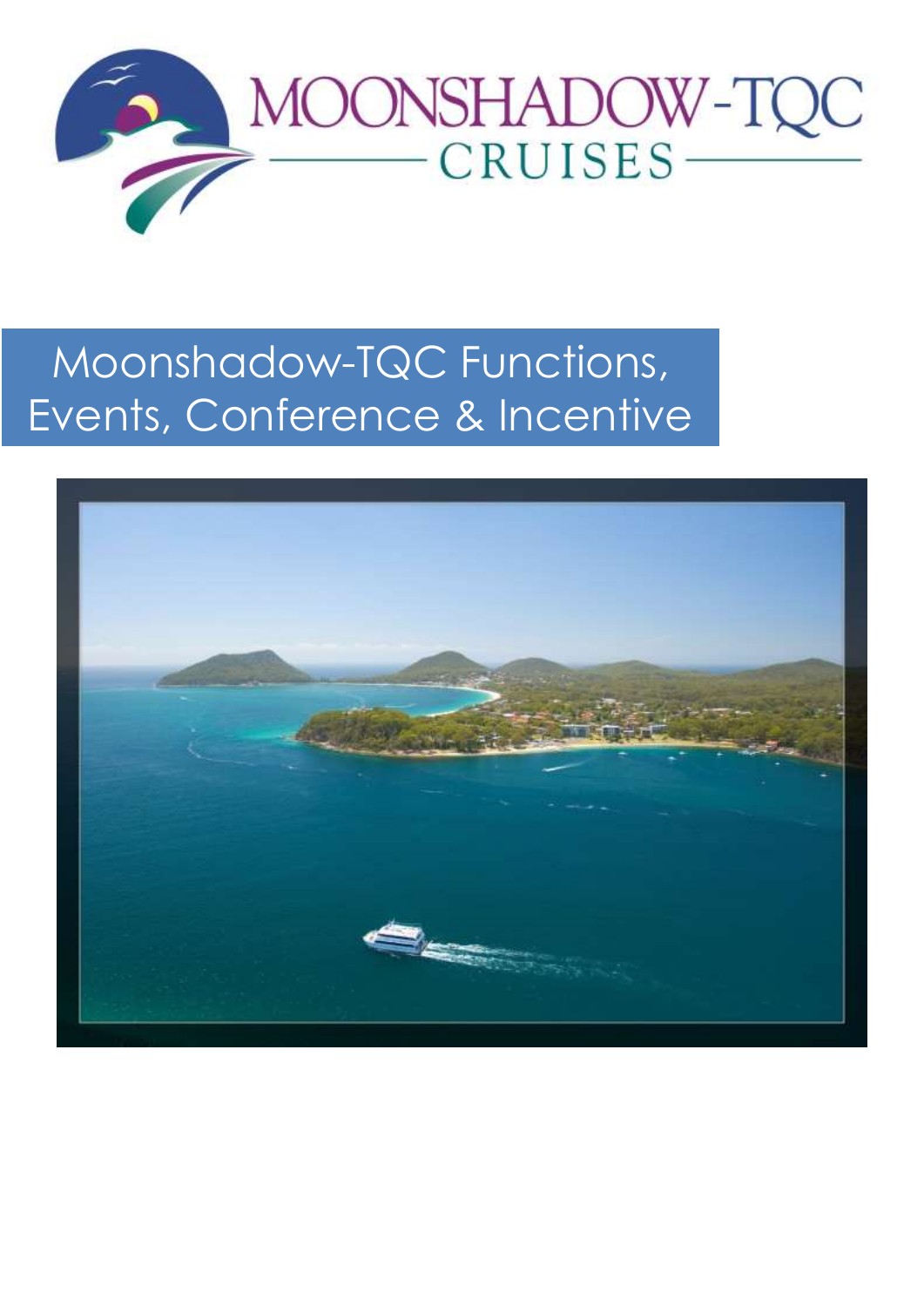

Provide the ultimate corporate event on board Moonshadow-TQC cruising the beautiful Port Stephens Waterways.

Moonshadow-TQC Cruises, the largest operator in the Port Stephens region offers the versatility of seven luxurious vessels in the fleet. Events for ten delegates to larger events in the hundreds, we have your next event covered.

Your dedicated Special Event Planner along with our professional, experienced crew bring together a stress free, organised and original event.

Incentive Groups, Gala Dinners, Product Launches, Team Building, Sunset Pre-Dinner Cruises and transfers to onshore Restaurants are just some of the ways we can engage your delegates on board.

For something truly unique, your delegates can experience some of the wildlife Port Stephens is renowned for. Get up close and personal with our resident bottlenose dolphins or experience one of the most majestic mammals on the planet, the Humpback Whales (seasonal). Informative commentary leaves your delegates well educated and having experienced an event they will never forget. Who goes to a conference expecting to see whales?

All vessels within the Moonshadow-TQC fleet are capable of catering. From fresh local seafood platters, relaxed BBQs, Gala Dinner Menus and themed menus, our Executive Chef and his brigade can cater for all tastes and dietary requirements. Our vessels are fully licenced with a variety of Hunter Valley Wines, Beers and Cocktails.

Team Building programs have come a long way since holding hands and singing kum-bai-yah. At Moonshadow-TQC Cruises we want your delegates to walk away from our Team Building programs with some insight and experience something which showcases our back yard. But there is a twist…we throw some Pirates in. Our 'Pirates of Port Stephens' program is so unique - you have your own deserted beach to participate in some fun, innovative and educational (sometimes competitive) activities. Our 'Urban Assault' program brings out the mission impossible in your delegates. This land base activity has your delegates combing the streets of Nelson Bay for clues to crack the code and solve the mission.

At Moonshadow-TQC Cruises, we have a close affiliation with other operators in the area. From Sandboarding and 4WD companies to Quad Bikes, we can work together to bring you a 'Combo Package' with some of the best activities on offer in the area.

It's simple. Luxury vessels, unique opportunities, dedicated, professional and passionate crew in one of the most beautiful regions. Your next Conference, Incentive or Corporate event all taken care of…too easy.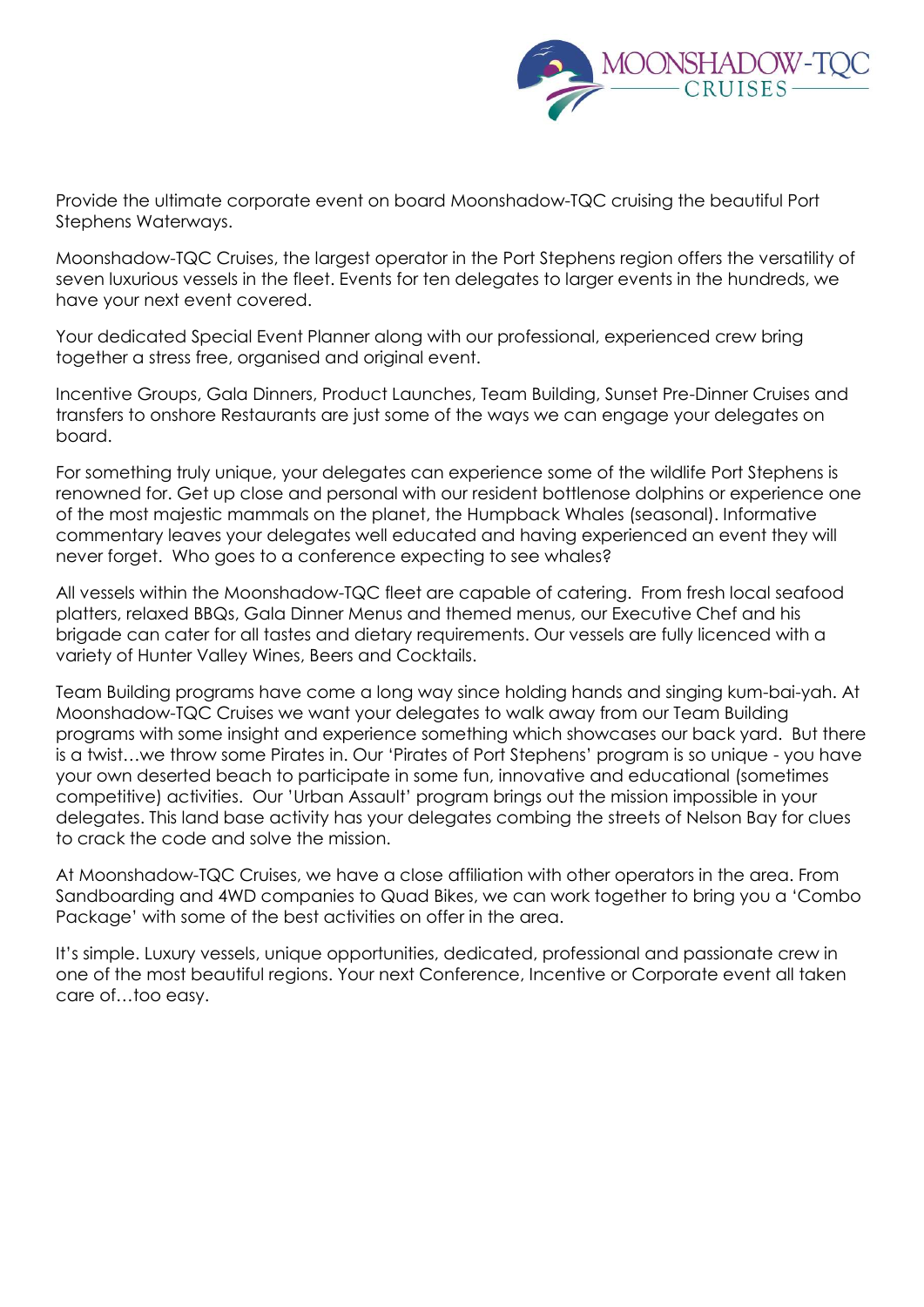

### **Vessel Matrix**

| <b>VESSEL</b>                                 | <b>LICENSED</b><br><b>TO CARRY</b> | <b>RECOMMENDED</b><br><b>OCCUPANCY**</b> | <b>SEATED DINING</b>                                                      | <b>INFORMAL DINING</b> |
|-----------------------------------------------|------------------------------------|------------------------------------------|---------------------------------------------------------------------------|------------------------|
| Moonshadow III<br>Nelson Bay                  | 100                                | 85                                       | up to 16 people                                                           | up to 60 people        |
| Moonshadow IV                                 | 250                                | 230                                      | Main Deck up to 70<br>Cocktail Deck up to 42*<br>Cocktail Deck up to 50** | up to 200 people       |
| Moonshadow V<br>Nelson Bay                    | 300                                | 285                                      | Main Deck up to 120<br>Cocktail Deck up to 60                             | up to 250 people       |
| <b>Hinchinbrook</b><br>Explorer<br>Nelson Bay | 260                                | 230                                      | Main Deck up to 62<br>Wheelhouse Deck up to<br>54                         | Up to 200 people       |

#### **MOONSHADOW V**

Moonshadow V - Supercat, is a 26 metre alloy catamaran. Recommended occupancy is up to 280 passengers. The vessel is tri-storey with main deck, cocktail deck and sundeck. It is air conditioned and heated, fully licensed with two well stocked bars and has dance floor, band P.A. system and boom net. Moonshadow V is also equipped with underwater video cameras to enhance your experience.

#### **MOONSHADOW IV**

Moonshadow IV – Supercat, is a 22 metre fibreglass catamaran. Recommended occupancy is up to 230 passengers. The boat is tri-storey with main deck, cocktail deck and sundeck. It is fully licensed with two well stocked bars on board and has a large dance floor and band P.A. system and boom net.

\*42 Passengers on cocktail deck with Buffet inside

\*\* 50 passengers on cocktail deck with Buffet outside

**HINCHINBROOK Explorer** – Hinchinbrook Explorer is a Supercat, is a 30 metre alloy catamaran. Recommended occupancy is up to 230 passengers. The vessel has a main and wheelhouse deck, both have full walk around side decks. It is air-conditioned and heated, fully licensed with a well stocked bar and has a dance floor P.A. system and boom net. Purpose built to operate in the Southern Ocean waters of the Great Australian Bight she is well at home in the local coastal waters of Port Stephens.

#### **MOONSHADOW III**

Moonshadow III is a 19.5 metre motor vessel, hand crafted in timber by one of Australia's leading shipbuilders. This vessel is immaculately maintained for your comfort and has lounge style saloon seating, a spacious sun deck, full walk around side decks, a boom net and a swim platform. The boat is fully licensed and has a well stocked bar on board. Moonshadow III is generally used for ocean going cruises, and smaller private charters, from 10 to 80 people.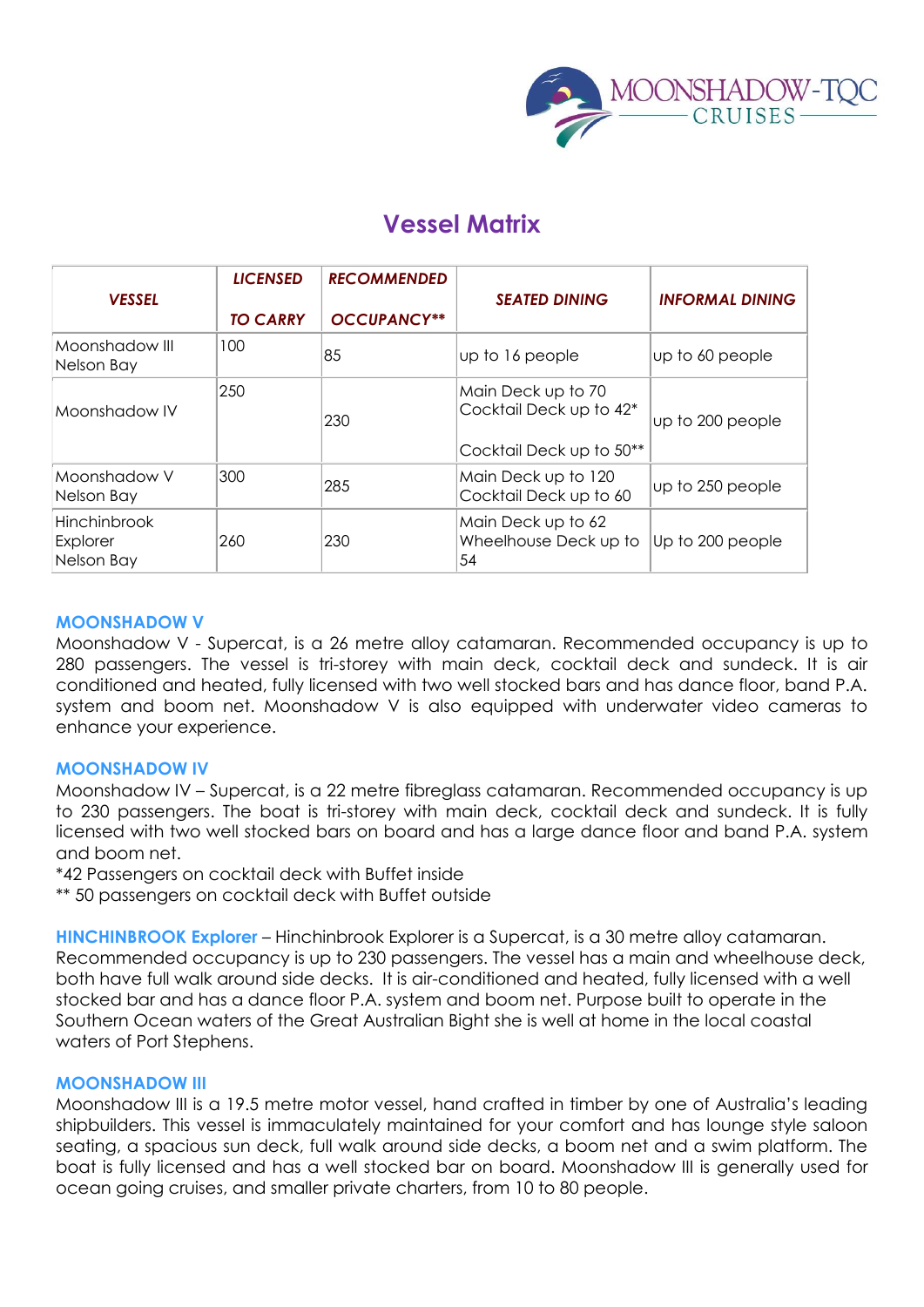

### **Vessel Matrix**

| <b>VESSEL</b>                                      | <b>LICENSED</b> | <b>RECOMMENDED</b> | <b>SEATED DINING</b>            | <b>INFORMAL DINING</b> |
|----------------------------------------------------|-----------------|--------------------|---------------------------------|------------------------|
|                                                    | <b>TO CARRY</b> | <b>OCCUPANCY**</b> |                                 |                        |
| MV Spirit of Port<br><b>Stephens</b><br>Nelson Bay | 138             | 125                | up to 35                        | up to 80               |
| <b>MV Spirit</b><br>Nelson Bay                     | 148             | 100                | up to 30 Light Buffet<br>(Cold) | up to 60 Cocktail      |
| <b>MV Surprise</b><br>Nelson Bay                   | 127             | 120                | up to 50                        | up to 80               |

#### **MV SPIRIT OF PORT STEPHENS**

MV Spirit of Port Stephens is a 18 metre catamaran. Recommended occupancy is up to 125 passengers. The vessel is double story with 360 degree walk around viewing decks, with the bar being located on the top deck. Water activities for this vessel include boom net and waterslide which are available for use during day light hours only.

#### **MV SPIRIT**

MV Spirit is a 18 metre catamaran. Recommended occupancy is up to 100 passengers. Twin level, walk around viewing deck with 360 degree views. The vessel is full licensed. Water activities for this vessel include boom net, waterslide and spa on the front deck which are available for use during day light hours only.

#### **MV SURPRISE**

MV Surprise is a 19.8 metre single hull vessel, with a top viewing deck. Recommended occupancy is up to 120 passengers. The vessel is fully licensed with downstairs seating for up to 50 passengers for a sit down meal. Water activities for this vessel include the boom net which is available for use during daylight hours only.

\*\*Recommended occupancy has been taken into consideration against our surveyed licensed numbers and occupancy levels we deem as comfortable for our passengers\*\*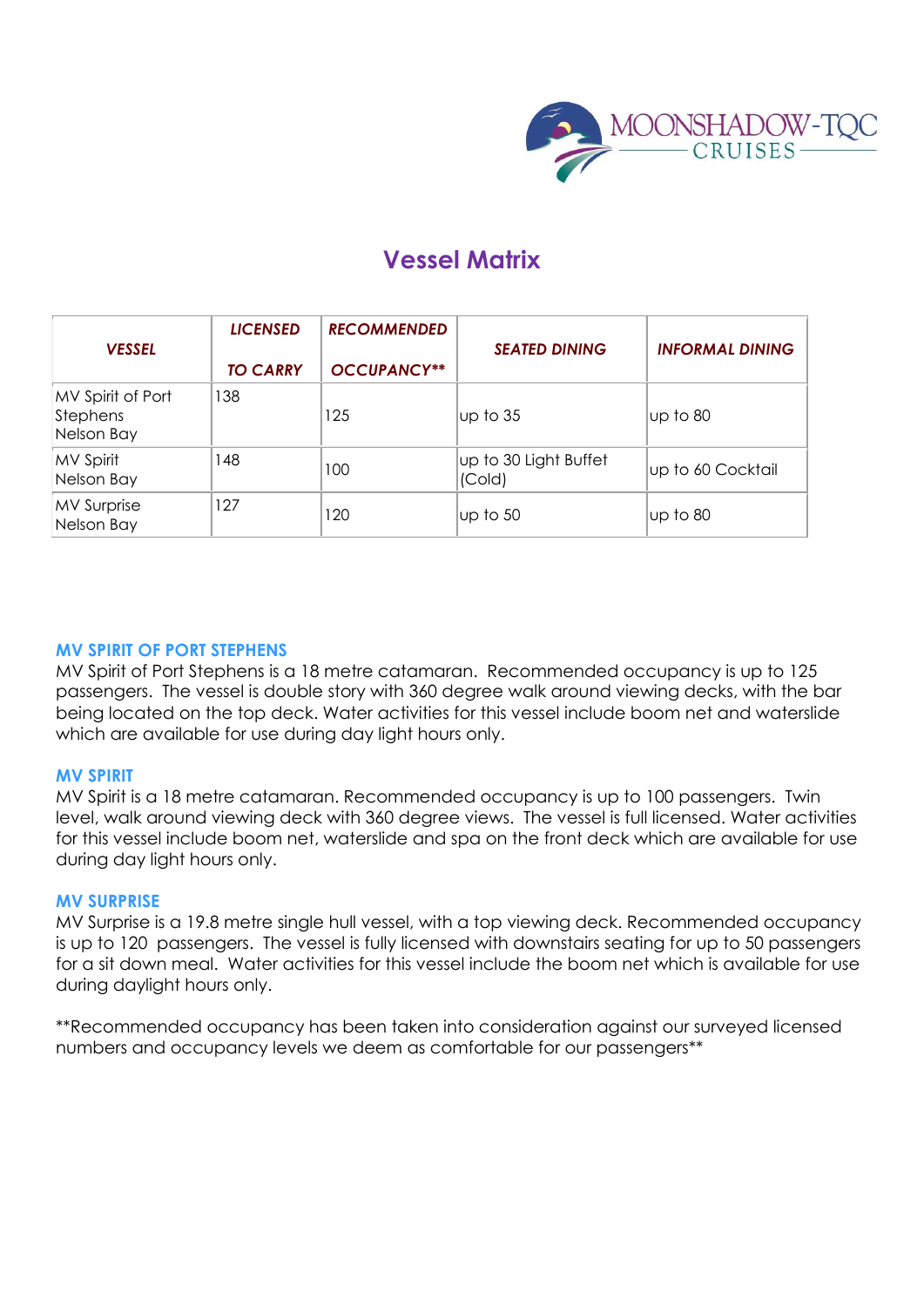

### PRIVATE CHARTER

From groups of ten delegates to groups of hundreds. The perfect way to welcome your delegates for the start of your conference in Port Stephens, or the perfect wrap up function.

Chartering your own vessel provides the perfect opportunity for your delegates to unwind, enjoy the surrounds, be introduced to our resident bottlenose dolphins and be treated to some of the best views and scenery on the East Coast. Local hospitality and fresh produce await as you board your vessel to sail around the beautiful Port Stephens Waterways.

# PRIVATE CHARTER – Dinner Cruise

- \* EXAMPLE ITINERARY DINNER Recommended 3.5hr duration
- 6.00pm Transfer to d'Albora Marinas from local accommodation
- 6.30pm Board vessel for pre-dinner/departure drinks on fly bridge or cocktail deck
- 7.15pm Seated for dinner
- 7.30pm Dinner Service commence Gala Banquet Buffet or casual BBQ Buffet
- 8.45pm Dinner Service concludes
- 10.00pm Return to dock disembark

### PRIVATE CHARTER – Sunset Cruise

- \* EXAMPLE ITINERARY SUNSET CRUISE Recommended 1.5hr duration
- 5.00pm Transfer to d'Albora Marinas from local accommodation
- 5.15pm Board vessel for departure
- 5.30pm Bar service commences

5.30pm – 7.00pm – Sailing the Bays of Port Stephens with the opportunity to view sunset (date dependant) and to hopefully say hello to some dolphins. 7.30pm – Dinner Service commence Gala Banquet Buffet or casual BBQ Buffet

7.00pm – Return to dock – disembark



**\*** *These are example itineraries only. We will talk to you about your requirements and ensure your expectations are met to fit in with your conference agenda.*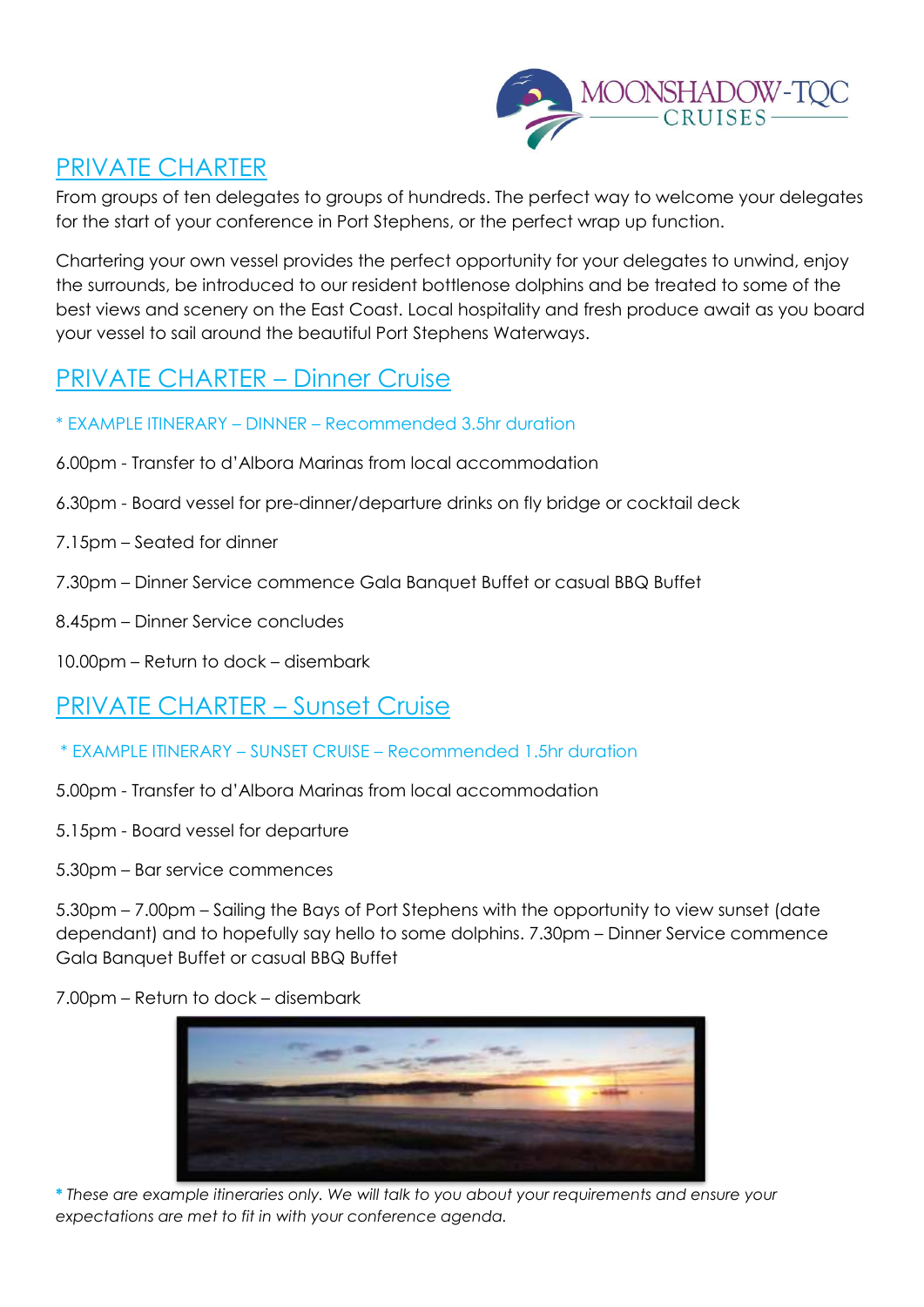

#### TEAM BUILDING

Team Building programs have come a long way since holding hands and singing kum-bai-yah. At Moonshadow-TQC Cruises we want your delegates to walk away from our Team Building programs inspired with some insight and experience activities which showcases our back yard in Port Stephens.

### PIRATES OF PORT STEPHENS

It's exactly as it sounds….Pirates. Jack Sparrow, or in our case, Captain Matt facilitates your Pirates and Wenches through engaging, fun and often good humoured competitive programs. But it is not conducted in a conference room. It is conducted on your own Pirate Ship as we head to a deserted Island. Once we have run aground on the Island, a tender vessel will launch your delegates ashore where unique, fun, different low impact activities begin.

Once the bounty has been achieved, it is back on board, where a cleansing ale (or rum) awaits.

- \* EXAMPLE ITINERARY PIRATES OF PORT STEPHENS Recommended 3hr duration
- 9.30am Transfer to d'Albora Marinas from local accommodation
- 9.45am Board vessel for departure
- 10.00am Activities commence on board before 'becoming shipwrecked'
- 10.45am Shipwrecked!
- 11.00am Team Building events on shore
- 12.00pm Re-board vessel for the final stage of activities
- 12.30pm Sailing and relaxing enjoying the bounty
- 1.00pm Return to dock

\**Optional Lunch extensions are available – BBQ Buffet can be added with additional charter time to enjoy more time on the water*



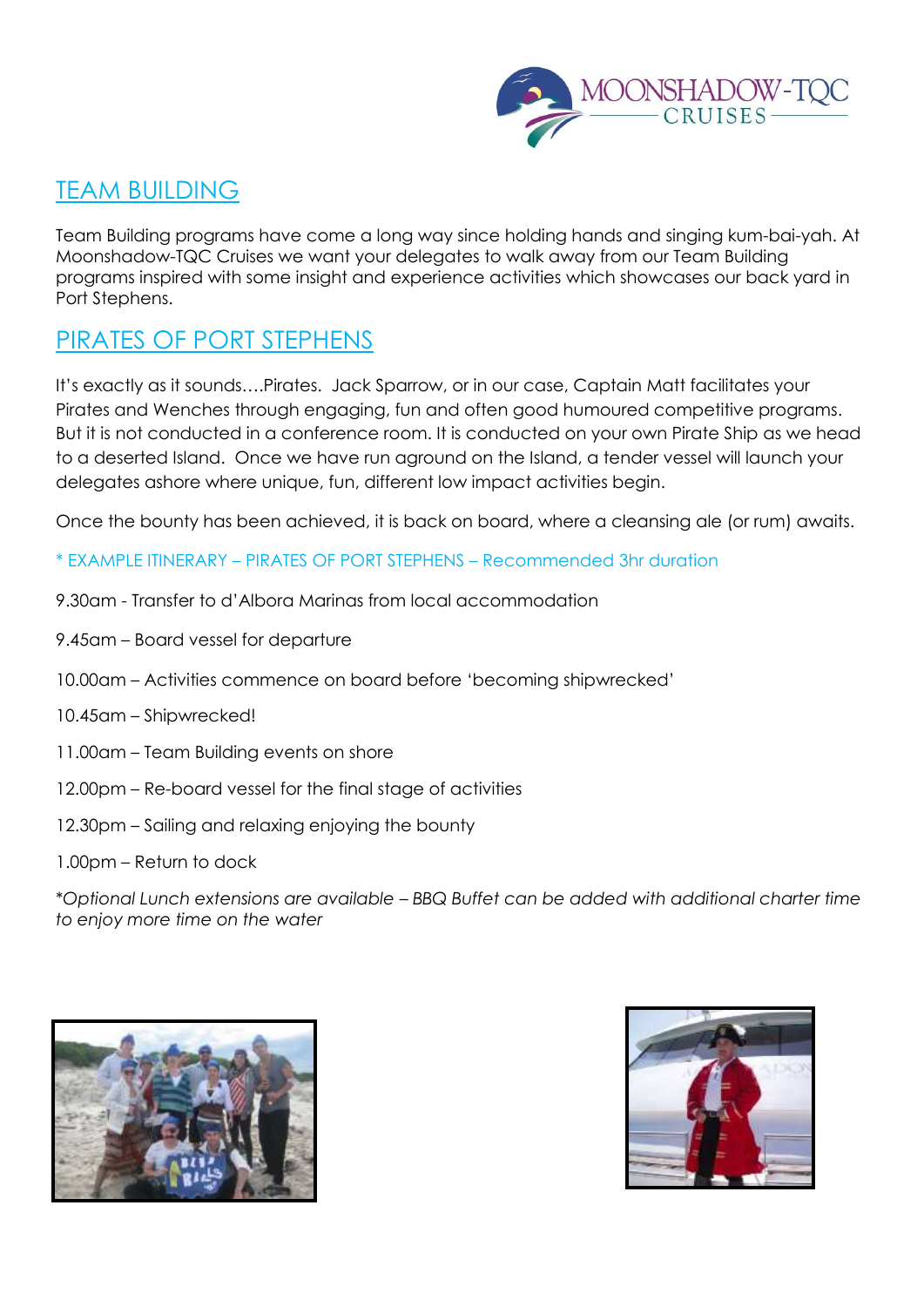

### URBAN ASSAULT

Bring out the Mission Impossible (or Tom Cruise) in your delegates. Cryptic clues, mind boggling puzzles, Team work are all encompassed in this land base Team Building activity. Based around the township of Nelson Bay, your delegates are required to solve the mission. With props, maps, currency (some locals are known to take bribes…) the stage is set for the ultimate mission. Once complete, your delegates will enjoy an hour out on the water sailing the bay with a hard earned beverage or two and fresh seasonal cheese and fruit board.

- \* EXAMPLE ITINERARY PIRATES OF PORT STEPHENS Recommended 3hr duration
- 9.30am Meet at Public Passenger Wharf for your briefing of the mission
- 9.45am Activity commences
- 12.00pm Board your private vessel for a cruise around Port Stephens
- 1.00pm Return to dock

\**Optional Lunch extensions are available – BBQ Buffet can be added with additional charter time to enjoy more time on the water*



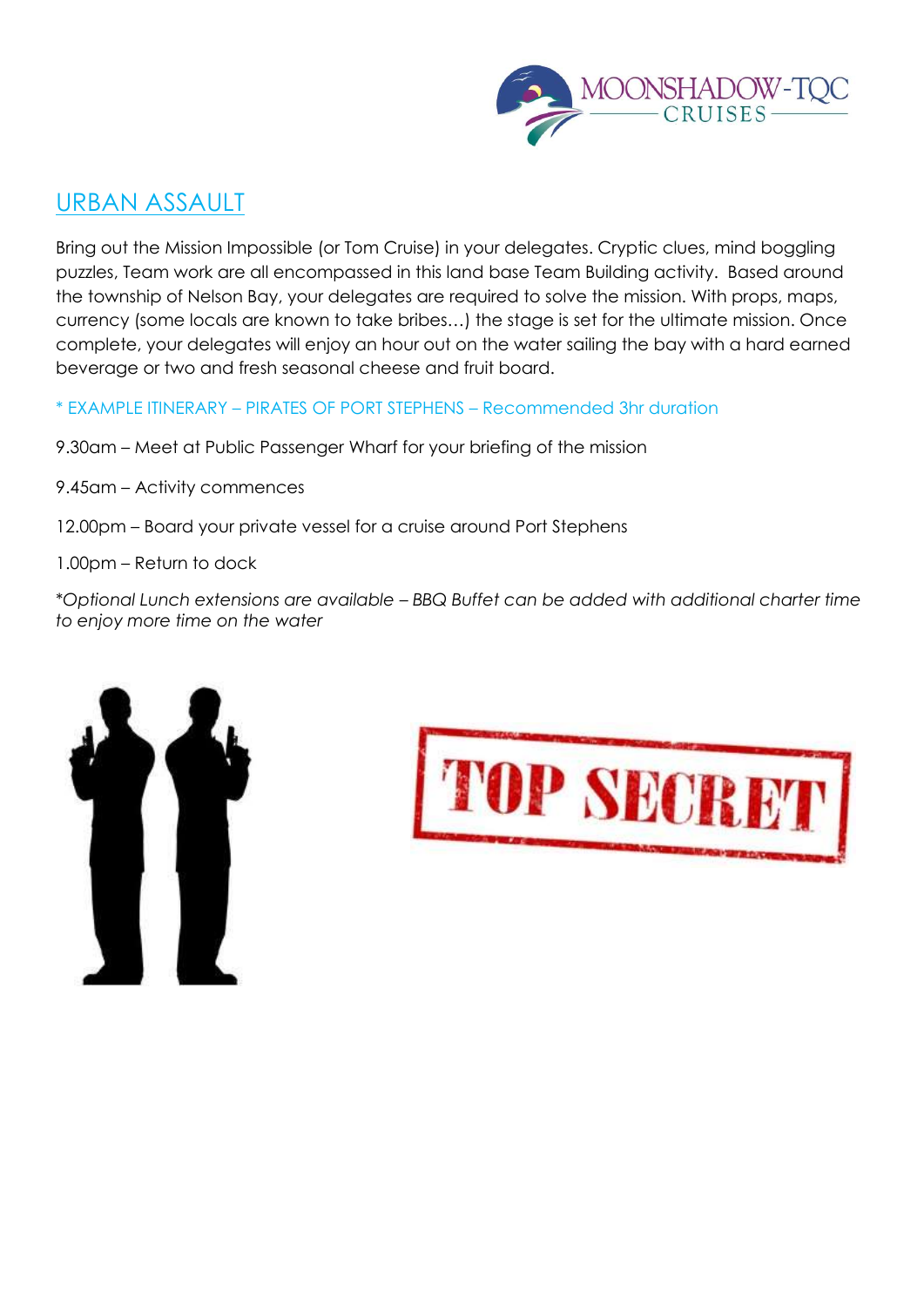

# UNIQUE AND OUTSIDE THE SQUARE

When was the last time your delegates returned from a conference and exclaimed it was the best they have ever been to…because they saw one of the most majestic mammals on the planet in their own natural environment.

Yes – Whales. The Port Stephens Coast boasts one of the highest traffic areas for the migrating humpback whales every year. Our sightings have gone global, have featured on major television series, social media platforms and documentaries.

You can never really appreciate these creatures until you have been up close and personal. Expert commentary that is constantly being researched, experienced and passionate crew, purpose built sea capable vessels, it is one of the most incredible experiences that we offer right in our back yard. To be so close and not experience these incredible mammals in the wild would be like not having mints on the conference table.

# PRIVATE CHARTERED WHALE WATCH

- \* EXAMPLE ITINERARY WHALE WATCHING Recommended 3hr duration
- 9.45am Meet at Public Passenger Wharf in preparation for boarding
- 10.00am Set sail for a spot of dolphin watching en route to the Pacific Ocean to find Whales

Experienced, professional commentary by Crew and Captain of the vessel

Opportunity to see wildlife including Dolphins, Seals, Coastal escarpments

12.00pm – Board your private vessel for a cruise around Port Stephens

1.00pm – Return to dock